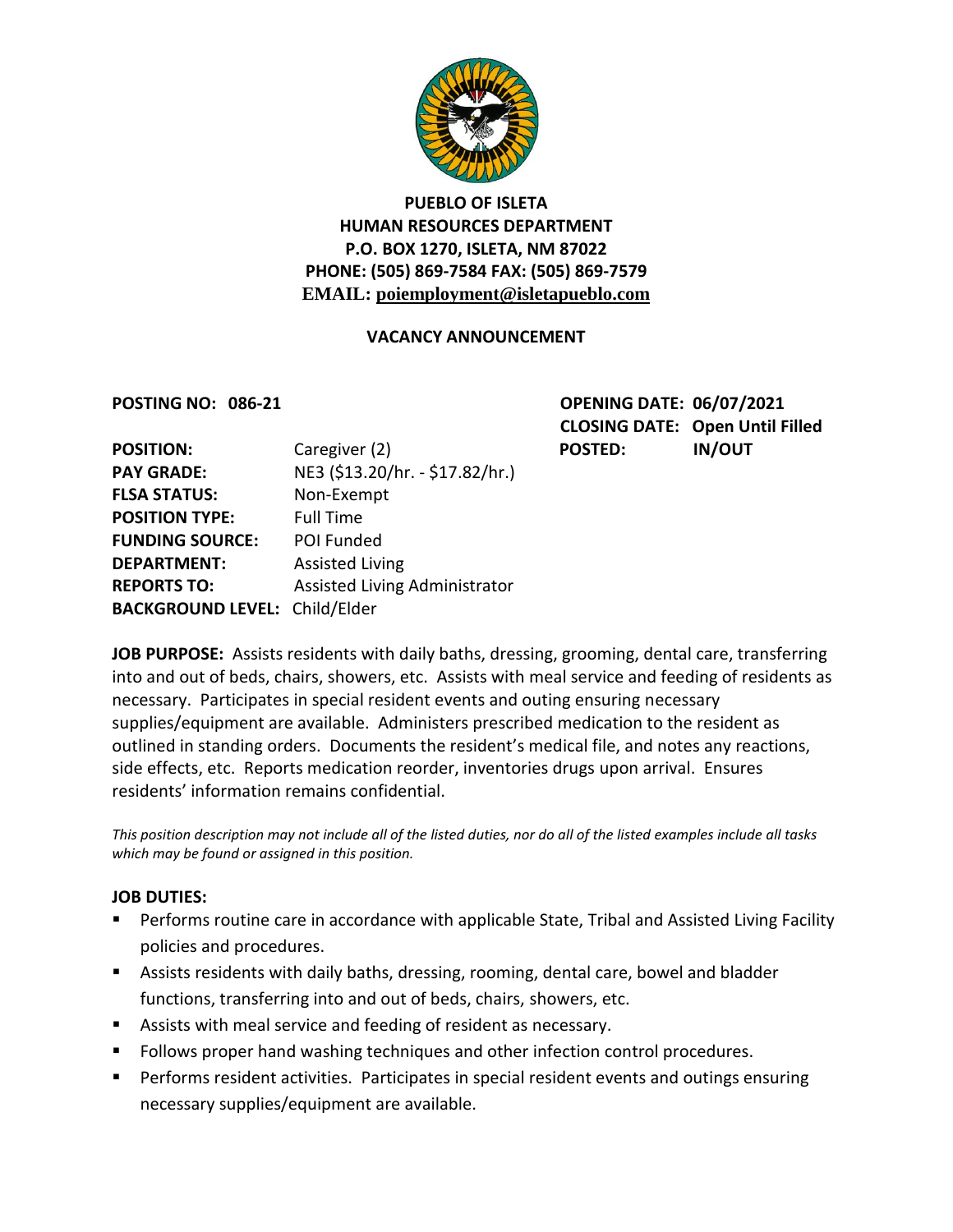- **F** Follows charting guidelines for daily living activities, and attendance of residents to these activities.
- **Maintains and stocks supplies utilized for the residents; such as linen, towels, etc.**
- Maintains resident confidentiality and program information and issues.
- **Participates in meetings, training, or in-service as required.**
- Adheres to facility policy and procedures for resolving resident and or family concerns. Refers concerns/problems to Administrator. Ensures all resident rights are protected through monitoring of general resident conditions; identifying and correcting any infringement of rights by daily contact with residents.
- **Performs daily laundry of residents' clothing and linen.**
- **Performs other job duties as assigned.**

## **SUPERVISION RESPONSIBILITIES:** N/A

### **MINIMUM QUALIFICATIONS/REQUIREMENTS:**

- **High School Diploma/GED required.**
- $\blacksquare$  1 2 years' work experience preferably in an assisted living facility, nursing home or longterm care facility.
- **Must obtain and maintain Food Handler's Card.**
- Ability to speak TIWA is preferred.
- **Must be able to pass a TB screening.**
- First Aid and CPR Certification.
- **Must pass background check for position.**
- Must be able to comply with the Pueblo of Isleta Drug Free Workplace policies.

## **KNOWLEDGE, SKILL AND ABILITY REQUIREMENTS:**

- Knowledge of applicable federal, state, county and local laws, regulations, and requirements.
- Knowledge of basic medical terminology.
- Knowledge of nutrition, healthcare and nursing techniques for the elderly.
- Ability to demonstrate sensitivity to the needs of the elderly.
- Ability to respond to and remain calm in an emergency or crisis situations.
- Ability to safely use cleaning products and safely operate cleaning equipment.
- **Ability to exercise independent judgment.**
- Ability to interact and maintain good working relationships with individuals of varying social and cultural backgrounds.
- **Ability to maintain confidentiality.**
- Ability to work independently and meet strict time lines.
- Ability to communicate efficiently and effectively both verbally and in writing. Skill in presenting health information to the resident and family members.
- Ability to handle multiple tasks and meet deadlines.